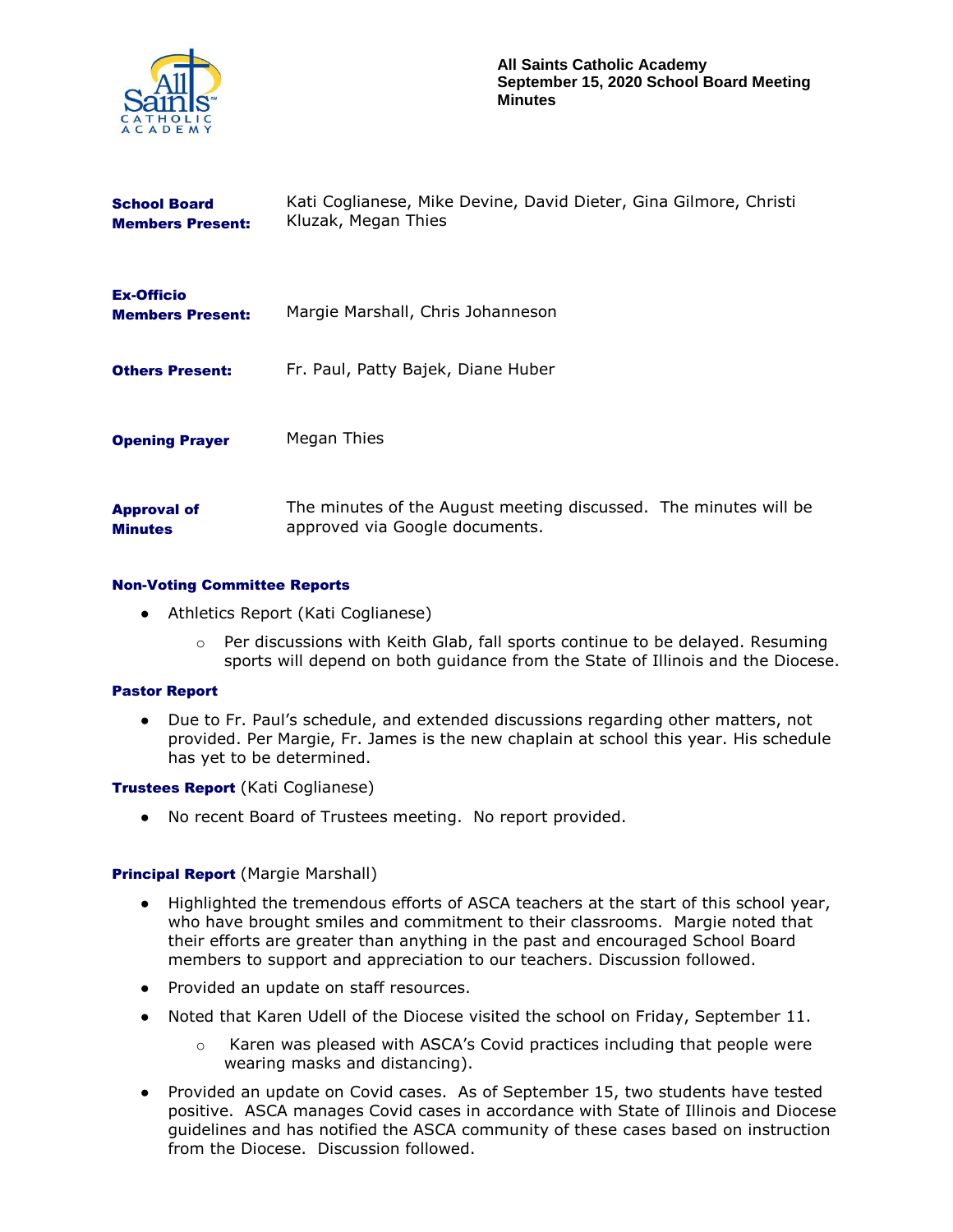

- Provided an update on virtual learning, including that technology issues have been resolved and that ASCA is adhering to its virtual learning plan. Margie acknowledged that some families desire more live instruction. Families may switch to classroom learning at the end of the first quarter (October 23). Discussion followed.
- Iowa testing is underway for all students in all  $K 8$  grades. Testing must be taken in the classroom. Virtual learners invited to take tests at special times. If virtual learners do not want to come to school for the tests, they may opt out. Margie has informed these families that there is no harm or impact to the student for not taking the tests. ASCA simply has less data about its students.
- $\bullet$  Catholic Identity masses starting this week.
- Boosterthon postponed.
- Margie briefly discussed the new governance model documents that she provided to the School Board just prior to the start of the meeting. The Diocese prepared the documents. Margie was not involved in the preparation of the documents and did not provide details regarding the changes or why the Diocese had not discussed the changes with the ASCA School Board or Board of Trustees. Margie noted that she was asked to gather signatures from the pastors of the four churches participating in the governance of ASCA (St. Margaret Mary, St. Elizabeth Seton, St. Thomas and Our Lady of Mercy) and that the Diocese intends for the new governance model to take effect immediately. Discussion followed. Fr. Paul asked that board members review the new documents and provide comments to the Diocese before he signs.

# Agenda Items

- Virtual Learning Plan brief discussion regarding what would happen if the school had to go to full virtual learning, including approach and process.
- Board Committees the School Board agreed that this would be addressed in connection with the new governance model.
- Dinner Dance Auction discussion regarding DDA, including a date for the event, whether the event would be live or virtual, potential impact of virtual on sponsorships and who should be responsible for planning the DDA. Given uncertainties of Covid, planning is difficult at this time. After discussion, the School Board determined that, as in the past few years,  $5<sup>th</sup>$  grade parents would be asked to chair planning for the DDA, but that parents from all grades would be invited to participate. Margie will initiate a discussion with  $5<sup>th</sup>$  grade parents. Further updates will be provided at the November School Board meeting.
- Virtual Community Building (Megan Thies) Discussion regarding the importance and impact of virtual communications. Megan has discussed this with ASPA and will continue those discussions. ASCA's marketing team will also support an online forum, called MOMO Board. There will be admins assigned to each grade. Margie & Patty will also have admin access. Megan is meeting with Jennifer from ASPA to further conversations about virtual community building events.
- New Family Calls (Megan Thies)– Megan has made over 20 new family calls and received positive feedback including regarding the meet and greet, ASCA's welcoming environment and sense of community. Megan did not receive negative feedback. School Board agreed to make additional new family calls at the end of the  $1<sup>st</sup>$  quarter.
- Enrollment Update (Patty Bajek)